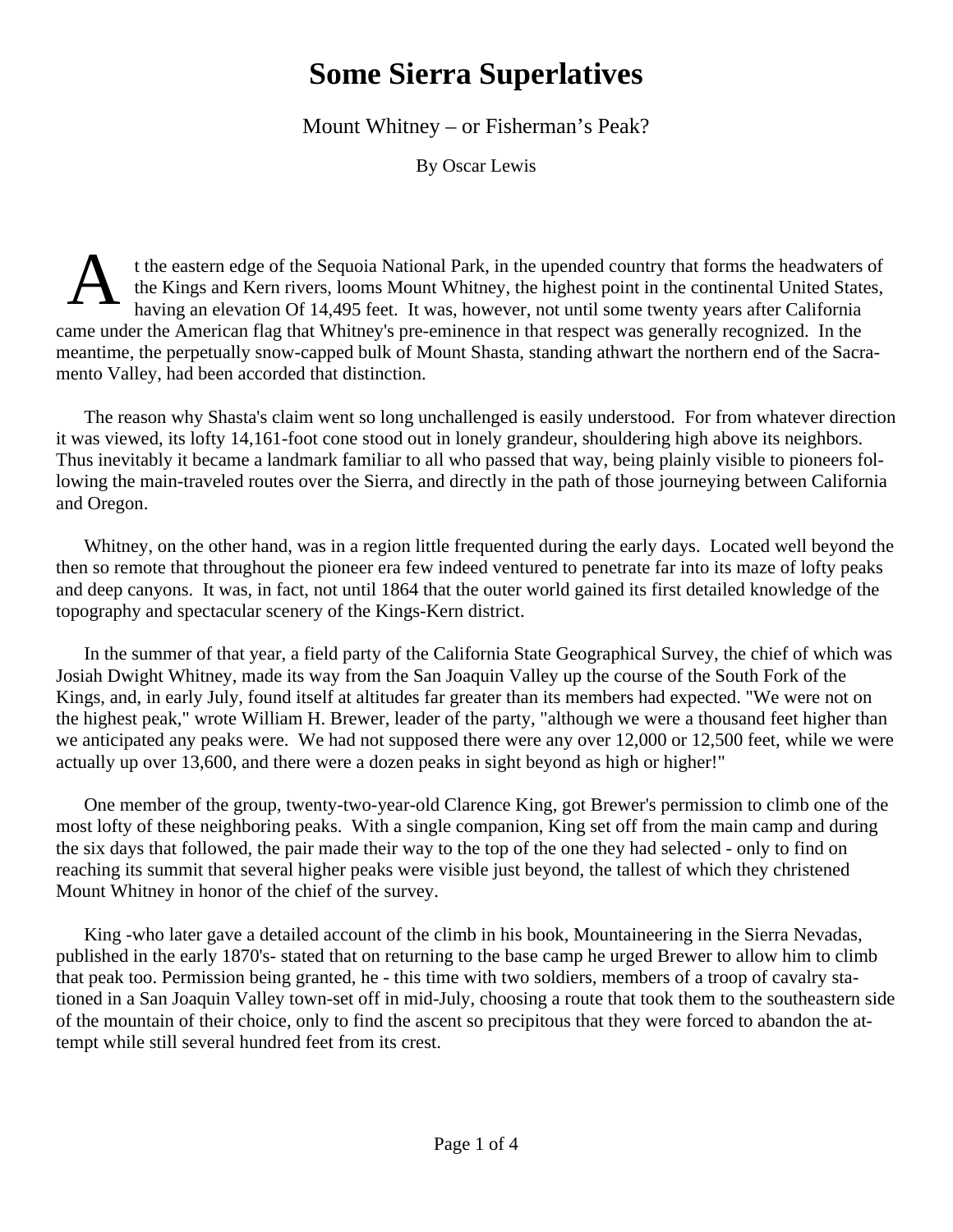This failure, however, was far from discouraging the persistent King. Some half-dozen years later - he having meantime been placed in charge of a party sent out by the U.S. Geological Survey to run the line of the fortieth parallel - the opportunity came to make a new try. Setting off from Lone Pine in Inyo County at the eastern base of the range he, in company with a French packer named Pinson, made his way up the intervening canyons, "keeping to the granite as much as possible," and eventually came out on the crest of what he assumed to be the goal he had been aiming at so long. "I dared not think it the summit till we stood there," he concluded, "and Mount Whitney was under our feet."

It presently developed, however, that it was not Whitney that he and his companion had climbed with such effort but a considerably lower peak, then called "Sheep Rock" and later "Mount Langley." But it was several years before the mistake became known, and in the meantime King's published account of the perils he and Pinson had overcome to gain the mountain's "terrible crest" had had a wide reading. Hence, King - and the rest of the world - had no doubt that he had in truth stood on the apex of the nation's highest mountain that summer afternoon in 1871

Then, in August, 1873, he learned that, because of storm clouds that had obscured his vision during the ascent, lie had mistaken the lower peak for Whitney and had climbed that instead. Far worse was the revelation that the summit he had reached with so much effort was in fact not at all hard to climb; that if, instead of scaling its clifflike southeastern face, he had approached it from any other direction, he would have had little difficulty.

This last was made abundantly clear by two parties that made the ascent of the pseudo Mount Whitney subsequent to King's climb in 1871. Both groups-the first in 1872 and the second the following year - reached the supposedly "terrible crest" after a quite easy climb, both making the .entire trip without once having to dismount from their horses. One of the parties, that of Sheriff Mulkey of Inyo County, had included two women, the sheriff's wife and daughter. On gaining the summit the Mulkey group had been puzzled by the fact that off to the northeast, distant some five or six miles, loomed a peak that to them appeared far higher than the one on which they stood. However, since the latter had been officially designated the loftiest point in the area - and indeed in the entire United States - they doubted the evidence of their own eyes.

Not so the second party, however. For one of its members, W. A. Goodyear, was an experienced mountaineer and a former employee of the State Geographical Survey, and he was not so easily deceived. On his return from the crest of this obviously lower peak he addressed a letter to the California Academy of Sciences at San Francisco. This read in part:

On the 27th day of July, 1873, Mr. W. W. Belshaw, of Cerro Gordo, and myself, rode our mules to the peak southwest of Lone Pine, which, for over three years now, has been known by the name of Mount Whitney, and which was ascended and measured as such by Mr. Clarence King, in the summer of 1871.... It is by no means the highest among the grand cluster of peaks which form this culminating portion of the Sierra Nevada; nor is it the peak which was by Professor W. H. Brewer and party, in 1864, and then originally named by them Mount Whitney.

On learning that the mountain he had climbed with so much difficulty three years earlier was not "the" Mount Whitney, but one of its lesser neighbors, King lost no time. He promptly made his way back into the region, determined to scale the right mountain. This time he was successful, reaching his goal in mid-September of 1873. However, if, as seems probable, he had hoped to be the first to stand on its lofty summit, he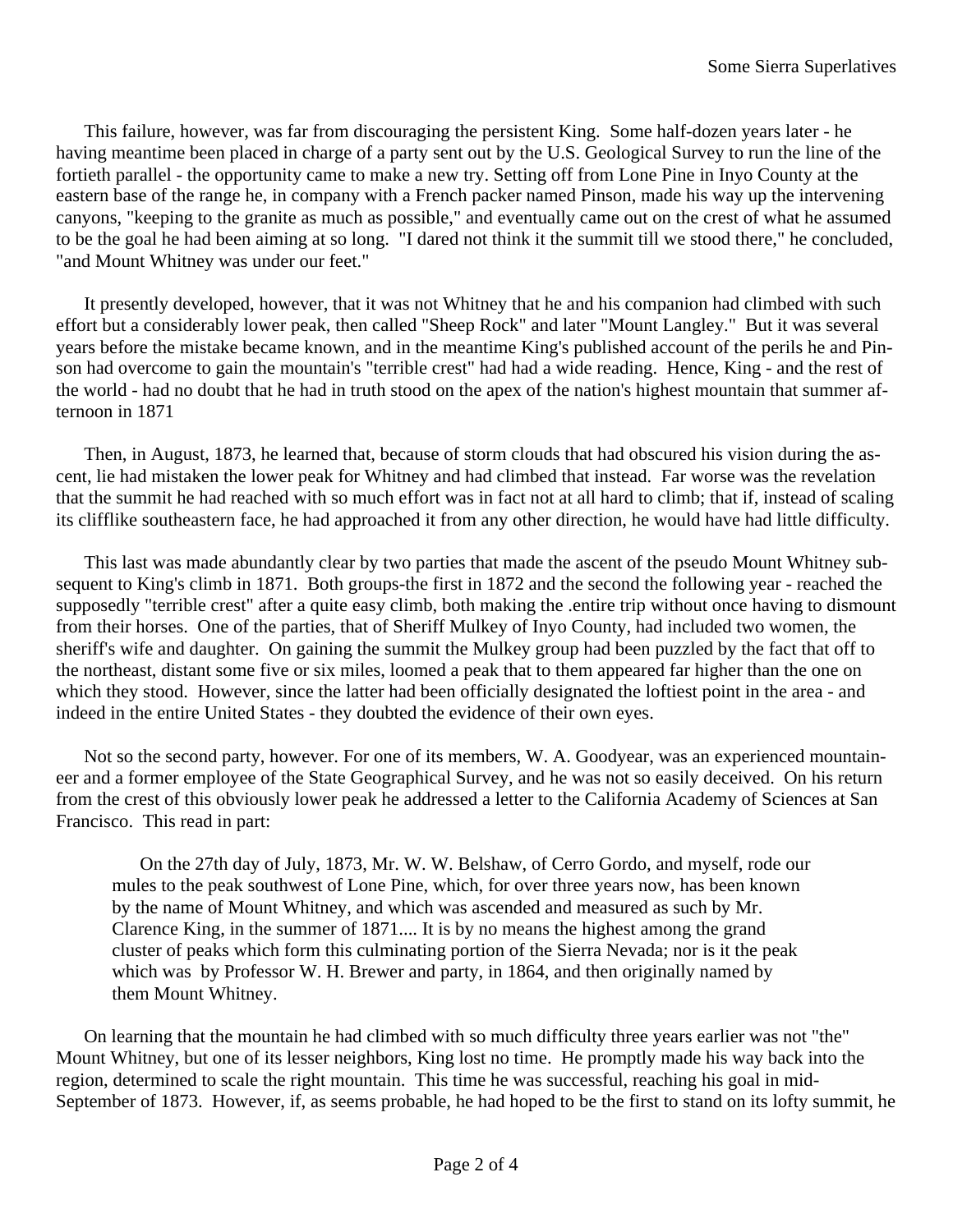was doomed to disappointment. For on the crest he found unmistakable evidence that others had been there before him; namely, a pyramid of stones within which were written records making it clear that at least two parties had preceded him. These were, he wrote, "save for Indian hunters, the first, so far as we know, who achieved this dominating summit."

To whom rightfully belongs the distinction of having first stood on this loftiest spot within the confines of the fortyeight states has long been a matter of doubt. During the mid-1870's, a number of candidates for the honor appeared, and their respective claims were hotly debated in the newspapers of the area, notably in the Inyo Independent. Its editor, in the issue of September 13, 1873, set off the hassel by announcing that three residents of Lone Pine-A. H. Johnson, C. D. Begole, and John Lucas -had made the pioneer ascent, his account going on to state that the trio, having reached the top of the pseudo Mount Whitney on August 17 and spied the higher peak to the northwest, had resolved to climb that too. "The next day they started," the editor continued, "and passing over two deep canyons, spending the entire day in the labor, they finally succeeded in reaching its highest point, and have the honor of being the first to stand on the greatest elevation in the United States."

This claim was promptly challenged by a member of a rival group. The next issue of the little weekly printed a letter from one Tom McDonough in which he declared flatly that Johnson, Begole, and Lucas had never climbed the peak, and that his own party-whose names King later found in the little cairn on its crest were the true discoverers. In the same issue, however, was a second letter upholding the claims of the Johnson-Begole-Lucas contingent. which stated that the three had been members of a party of fishermen encamped high on the Kern River and that while there they "took a trip to the summit of the highest mountain in the range and christened it 'Fisherman's Peak.' "

This writer, who signed himself "Fisherman," continued thus:

Some people are now trying to take the credit of their being the first there away from them, but they won't succeed. Prof. Whitney's agent has just returned from the mountain, and finds fault with the people here for their lack of romance in calling it "Fisherman's Peak." Ain't it as romantic as "Whitney"? The fishermen who found it looked mighty romantic on their return. . . . Wonder who the old earthquake sharp thinks is running this country, anyhow? [This last was a reference to the fact that Professor Whitney had recently been in the area tracing an earthquake fault.]

During the next several months the wordy battle continued, with, of course, neither faction succeeding in convincing the other. In the end, however, both sides scored a partial victory: the peak retained its name of Mount Whitney, and the party of fishermen were quite generally accorded the honor of having been first to climb it. Not until some years later, however, did the fishermen give up their efforts to have their name conferred on the peak. In the spring of 1878 the state assemblyman from Inyo County introduced into the lower house of the California legislature a bill providing that the mountain "shall be known as Fisherman's Peak, and the same is hereby declared to be the official name of the said peak, and the only name to be rewarded as legal in official documents, maps, or other instructions in writing, to be placed on State or county records, or used in reports made by State, county, or municipal officers."

The assembly unanimously passed the bill on March 28, and three days later it came up before the upper house. There the state senators, having due regard for the date - April 1 -voted to amend the document, substituting for Fisherman's Peak the name of the senator from the district where the mountain was located, rechris